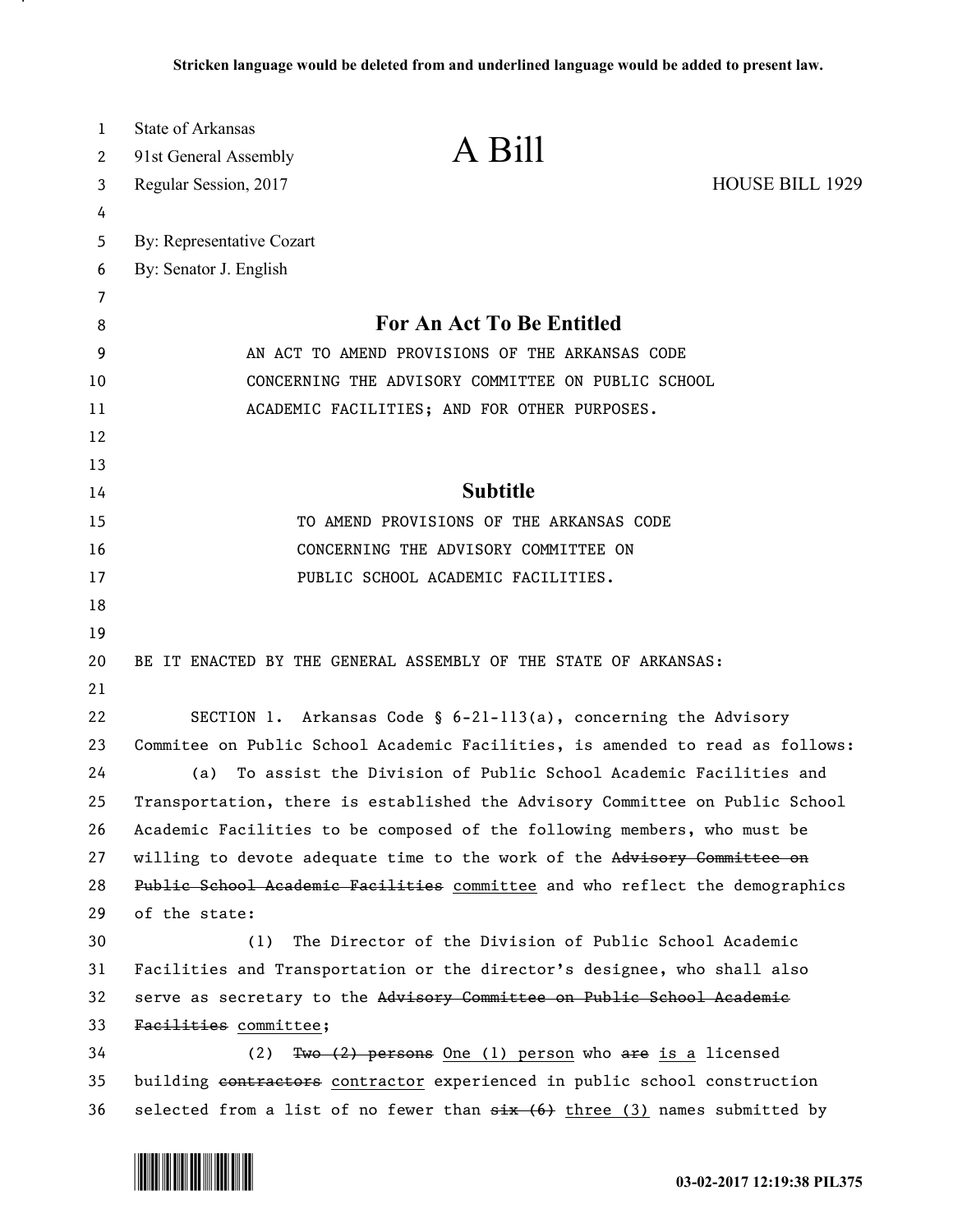the Arkansas Chapter of the Associated General Contractors of America; 2 (3) Two (2) persons One (1) person who are is a licensed 3 architects architect experienced in public school design submitted by the Arkansas Chapter of the American Institute of Architects; (4) One (1) person who is a licensed or registered mechanical engineer experienced in public school mechanical and plumbing systems design selected from a list of no fewer than three (3) names submitted by the Arkansas Society of Professional Engineers; (5) One (1) person who is a licensed or registered electrical engineer experienced in public school electrical systems design selected from a list of no fewer than three (3) names submitted by the Arkansas Society of Professional Engineers; (6) One (1) person who is a licensed or registered civil engineer experienced in public school civil engineering design and construction selected from a list of no fewer than three (3) names submitted by the Arkansas Society of Professional Engineers; 17 (7) One (1) person Two (2) persons selected by the Commission for Arkansas Public School Academic Facilities and Transportation, one (1) of 19 who whom is knowledgeable and holds certification in the field of educational technology applications and strategies; (8) Two (2) persons selected from a list of six (6) names submitted by the Arkansas Association of Educational Administrators from its membership; (9) One (1) person selected from a list of three (3) names submitted by the Arkansas Education Association from its membership; (10) One (1) person Two (2) persons selected from a list of  $t$  three  $(3)$  six  $(6)$  names submitted by the Arkansas School Boards Association from its membership; and (11) Two (2) persons selected from a list of six (6) names submitted by the Arkansas Rural Education Association from its membership; (12) One (1) person selected from a list of three (3) names submitted by the Arkansas Public School Resource Center from its membership; and (13) Three (3) persons, one (1) from each of the professions of construction, architecture, and education, selected by the commission to serve as ex-officio members of the Advisory Committee on Public School

03-02-2017 12:19:38 PIL375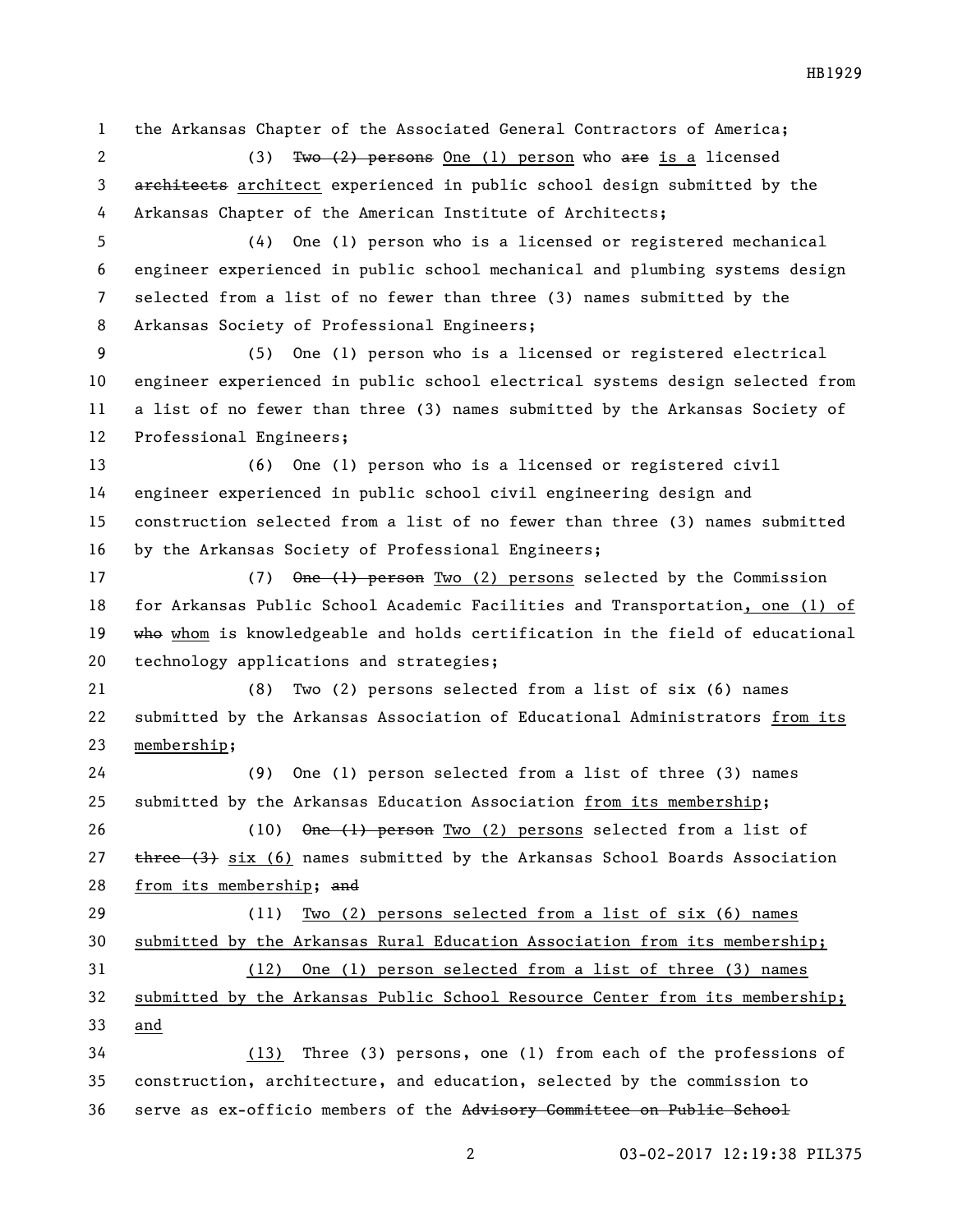```
1 Academic Facilities committee:
 2 (A) From the membership of the Joint Committee on 
3 Educational Facilities created by Act 1181 of 2003; or
 4 (B) Based based on prior service on the Advisory Committee
5 on Public School Academic Facilities committee.
6
7 SECTION 2. Arkansas Code § 6-21-113, concerning the Advisory Committee 
8 on Public School Academic Facilities, is amended to add additional 
9 subsections to read as follows:
10 (d) All members of the committee shall be appointed by the Commission 
11 for Public School Academic Facilities and Transportation.
12 (e) The committee shall meet at least one (1) time every year.
13 (f) The committee shall study and review the current and long-term 
14 viability of the Academic Facilities Partnership Program.
15 (g) The committee may study and review other programs, laws, and 
16 administrative rules pertaining to school facilities, including without 
17 limitation the following: 
18 (1) Design and construction standards contained in the Arkansas 
19 Public School Academic Facility Manual;
20 (2) Public school district participation in and compliance with 
21 the Academic Facilities Master Plan Program;
22 (3) The efficacy of establishing, on a ten-year cycle, a 
23 statewide public school assessment survey to assess the condition of all 
24 elementary and secondary school facilities; and
25 (4) Public school inspection reports compiled in accordance with 
26 \underline{8} 6-21-813.
27
28 SECTION 3. Arkansas Code § 6-21-114(d), concerning the duties of the 
29 Commission for Arkansas Public School Facilities and Transportation, is 
30 amended to add an additional subdivision to read as follows:
31 (3) Appoint all members of the Advisory Committee on Public 
32 School Academic Facilities.
33
34 SECTION 4. Arkansas Code § 10-3-2202(a)(2), concerning the duties of 
35 the Academic Facilities Oversight Committee, is repealed.
36 (2) Appoint members of the Advisory Committee on Public School
```